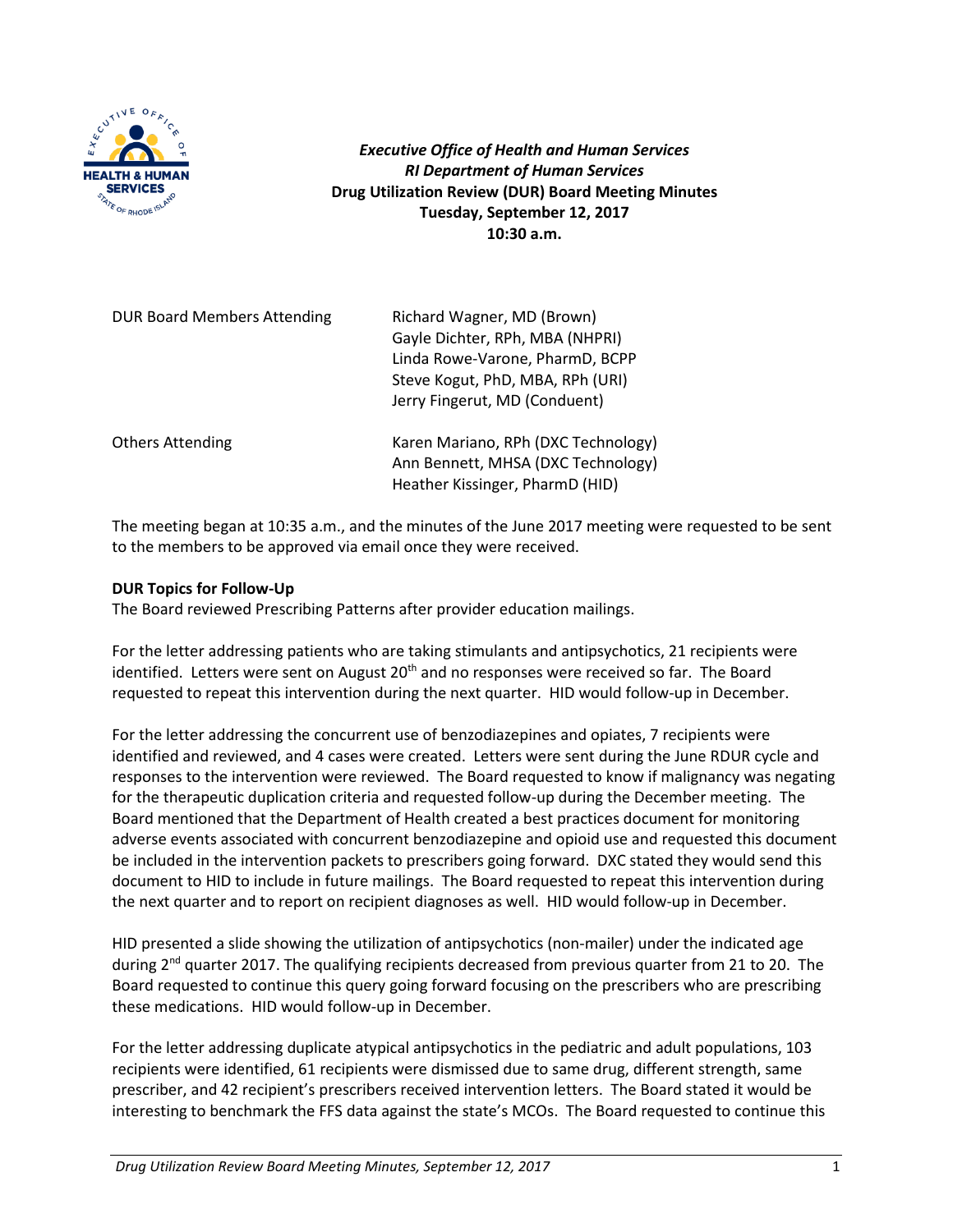intervention during next quarter but only targeting recipients receiving triple therapy. The Board requested that specific information regarding medications utilized and length of use (continuous or prn use) be reported as well. HID would follow-up in December.

Outside of the 4 requested specialty mailing requests, HID presented information regarding 8 additional follow-up items ; codeine and tramadol utilization in the pediatric population, criteria request for tramadol, compounded vancomycin utilization, fluoroquinolone utilization, atypical antipsychotic utilization, Marinol utilization, concurrent opiate and naloxone utilization, and concurrent opiate and methadone maintenance.

During 2<sup>nd</sup> quarter, 15 pediatric recipients received 17 prescriptions for either codeine or tramadol. HID listed actions that other states are taking to address pediatric use of codeine and tramadol and mentioned that while there is pediatric utilization in RI of these medications, there were no patients under the age of 12 who received a prescription during 2<sup>nd</sup> quarter. HID presented another state's data to benchmark against RI's data. The Board requested to know the total pediatric FFS population for the other state. HID presented that information. The Board requested to include total pediatric recipients enrolled in the table during the next quarter and to repeat the query during next quarter. HID would follow-up in December.

During the June meeting, the Board request to know if HID had specific criteria for the interaction between tramadol and fluoxetine. HID followed-up with specific criteria for the tramadol and fluoxetine interaction mediated by fluoxetine's 2D6 inhibition. The Board requested to know if HID had criteria for the interaction between tramadol and the TCA's. HID would follow-up in December.

During 2<sup>nd</sup> quarter, 1 recipient received 2 prescriptions for the injectable formulation of vancomycin. HID stated that feedback from other states using injectable vancomycin compounded into oral form for the more cost effective treatment of Clostridium difficile infections is lacking. HID presented another state's data to benchmark against RI's data with the caveat that it is difficult to tease out recipients who may be receiving the medication in compounded form versus true injectable form without manually reviewing pharmacy and diagnosis claims history. The Board determined that while oral formulations of vancomycin are expensive and use of injectable compounded form is more cost effective, this issue is a problem but not something the Board wants to review each quarter. It was suggested to present this topic as a CME in the future for RI pharmacists.

During 2<sup>nd</sup> quarter, 104 recipients received 122 prescriptions for fluoroquinolones. HID stated that feedback from other states is lacking but most have RDUR criteria addressing the use of these agents and associated warnings, specific to the FDA release in May 2017. HID presented another state's data to benchmark against RI's data. The Board requested to know specifics regarding how HID's fluoroquinolone criteria is built and to repeat the query during the next meeting. HID would follow-up in December.

During 2<sup>nd</sup> quarter, 537 recipient received 1,519 prescriptions for atypical antipsychotics. HID listed actions that other states are taking to address the use of these agents. HID presented another state's data to benchmark against RI's data. The Board determined that general utilization of atypical antipsychotics did not need to be tracked for next quarter but more specific query indicator or parameters were more useful when reviewing this class of medications, such as therapeutic duplication of agents, or use under the indicated age.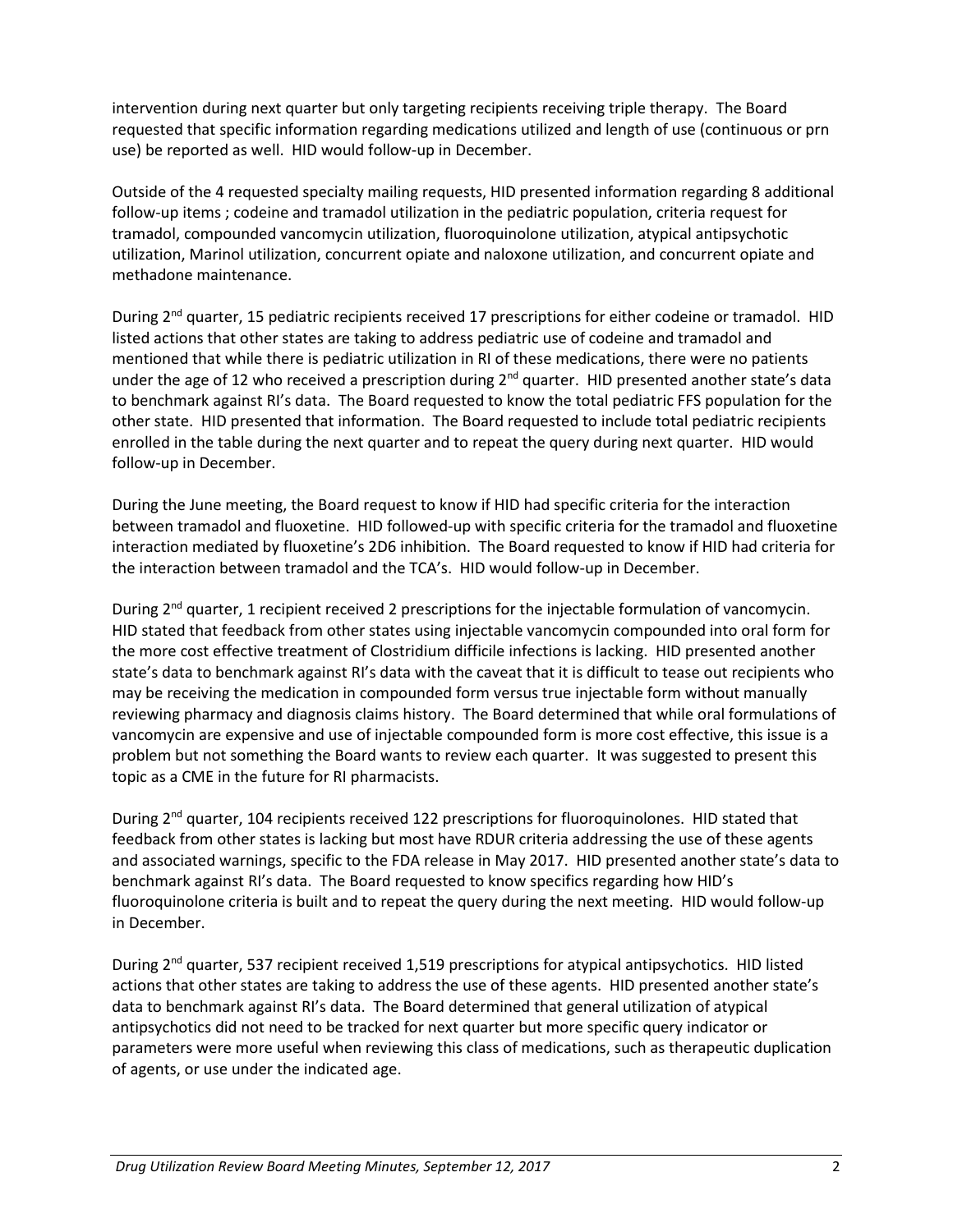During 2<sup>nd</sup> quarter, 5 recipient received 7 prescriptions for Marinol. HID listed specific diagnoses that were found when reviewing the recipient's profiles and also noted prescriber specialty. The Board determined that utilization of Marinol is not an issue for the FFS population at this time and utilization information did not need to be tracked for next quarter.

During 2<sup>nd</sup> quarter, 469 recipients received opioid prescriptions and 11 recipients received naloxone prescriptions. 2 recipients were found to be receiving prescriptions for both an opioid and naloxone. The Board discussed naloxone access in detail commenting on issues such as; under prescribing of the medication, requirements to report naloxone prescriptions, collaborative practice agreements between prescribers and pharmacists within the state, and other avenue to obtaining naloxone. The Board determined that while underutilization of naloxone is an issue, utilization information did not need to be tracked for next quarter. DXC and the Board agreed this information would be referred out.

During 2<sup>nd</sup> quarter, 469 recipients received opioid prescriptions and 2 of those recipients received both an opioid and a procedure code indicating methadone administration. HID discussed the recipients' specifics including: opioids received, diagnosis history, and daily MME. The Board questioned if procedure code data is lagging compared to POS data. DXC stated that procedure code data is not received on a consistent cycle and therefore some recipients who have a CPT code for methadone administration could have be missed due to a lack of available data. The Board determined that concurrent use of opiates and methadone maintenance is not an issue for the FFS population at this time and utilization information did not need to be tracked for next quarter. DXC and the Board agreed this information would be referred out.

## **ADURS (American Drug Utilization Review Society) Topics**

The Board reviewed slides that presented the ADURS topics for 2<sup>nd</sup> Quarter 2017. Concurrent GLP-1 Agonists with Insulin, and concurrent use of stimulants and opioids was reviewed.

During 2<sup>nd</sup> quarter, 9 recipients received 18 prescriptions for GLP-1 Agonists and 152 recipients received 372 prescriptions for insulin. 5 recipients were found to be receiving prescriptions for both medications. The Board questioned whether short acting or long acting insulins were used in the 5 recipients receiving concurrent therapy. HID stated that in most cases it was long acting insulin. The Board requested to know if step therapy existed for GLP-1 Agonists. DXC stated that step therapy is in place for that class and requires the recipient to have tried metformin. The Board determined that concurrent use of GLP-1 Agonists and Insulin is not an issue for the FFS population at this time and utilization information did not need to be tracked for next quarter.

During 2<sup>nd</sup> quarter, 469 recipients received prescriptions for opiates and 344 recipients received prescriptions for stimulants. 5 recipients were found to be receiving prescriptions for both medications. HID stated that in all cases, the prescribers of each product were different prescribers. DXC requested that HID send a list of those 5 recipients to DXC for further review and determination of specific practice sites. The Board requested to know if HID had criteria addressing the concurrent use of stimulants and opioids. The Board also requested to send letters in the event the recipients are in fact found to be using different prescribers from different practices. In addition, the Board requested to repeat this query during the next DUR meeting. HID would follow-up in December.

### **Top 25 Medications – 2nd Quarter**

The Board reviewed a slide that presented the top 10 medications by utilization during  $2^{nd}$  Quarter 2017, the top 25 medications were included as a handout to the Board members. The Board requested additional information regarding lamotrigine utilization: supporting diagnoses for use, occurrence of skin